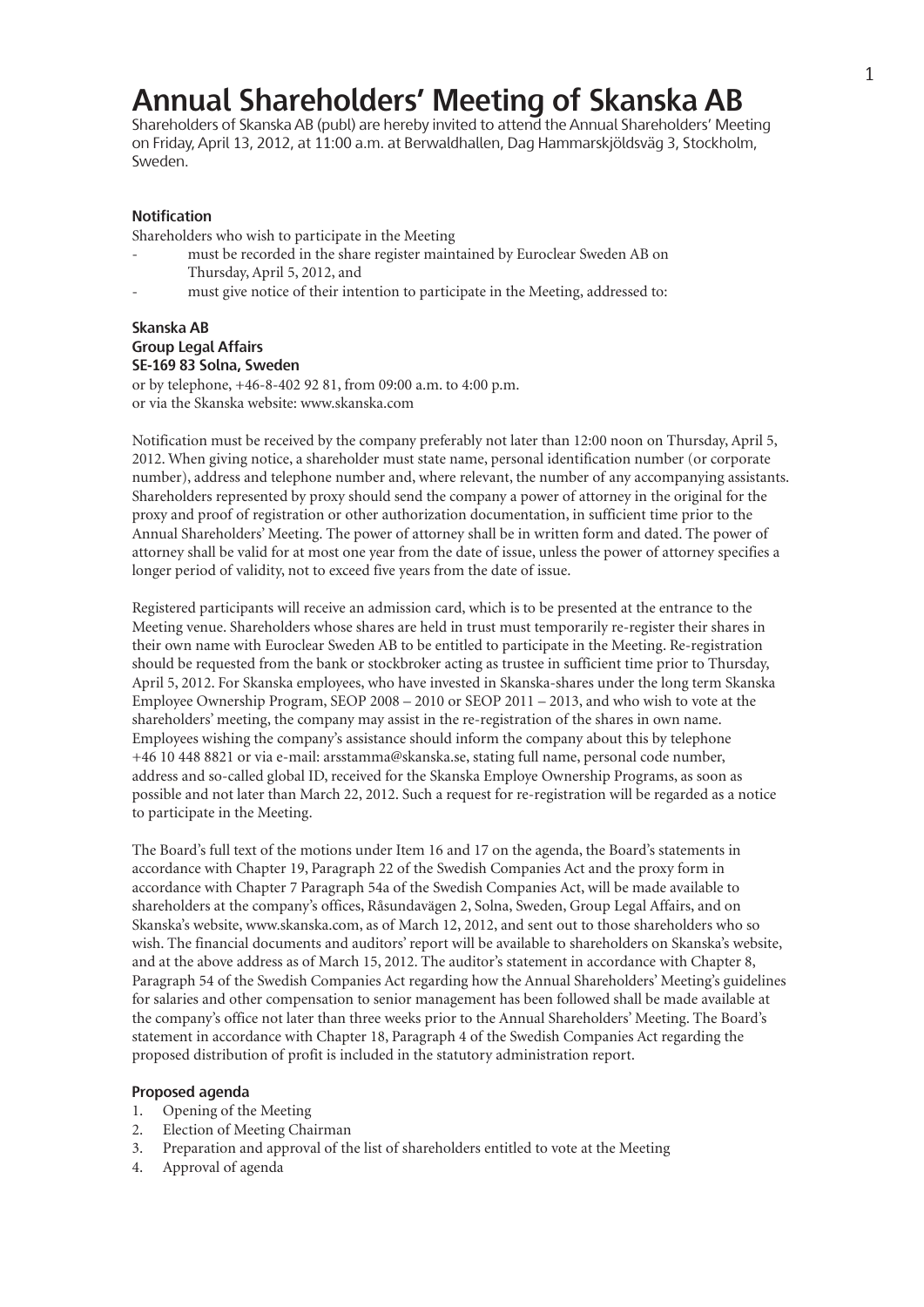- 5. Election of two persons to check the minutes together with the Chairman
- 6. Determination of whether the Meeting has been duly convened
- 7. Addresses by the Chairman and by the President
- 8. Presentation of the annual report and auditors'report for 2011 and the consolidated accounts and the auditors' report for the consolidated accounts for 2011
- 9. Motion to adopt the income statement and balance sheet, and the consolidated income statement and the consolidated balance sheet
- 10. Motion regarding the disposition of the company's profit as shown in the adopted balance sheet, and determination of the record date for payment of dividend
- 11. Motion to discharge members of the Board and the President from liability for the fiscal year
- 12. Determination of the number of Board members and deputy members to be elected by the Meeting
- 13. Determination of fees for Board members and auditors
- 14. Election of Board members and deputy members and of the Board Chairman
- 15. Matters regarding appointment of the members of the Nomination Committee
- 16. Proposal for principles for salary and other remuneration to senior executives
- 17. Motion to authorize the Board to decide on purchases of own shares
- 18. Closing of the Meeting

#### **Motions**

#### **Item 2 Election of a Chairman forthe Meeting**

The Nomination Committee proposes that attorney Sven Unger be elected Chairman of the Meeting.

#### **Item 10 Dividend and record date**

The Board proposes a dividend of SEK 6.00 per share for fiscal year 2011.

April 18, 2012 is proposed as the record date for payment of the dividend. If the Meeting votes in favor of this motion, it is expected that Euroclear Sweden AB will make dividend payments on April 23, 2012.

#### **Nomination Committee's motions under Items 12-15**

**Item 12** Nomination Committee's motion: Nine Board members and no deputies.

**Item 13** Nomination Committee's motion: It is proposed that a fee of SEK 1,570,000 be paid to the Chairman of the Board of Directors and SEK 525,000 to each of the other Board members elected by the Meeting, with the exception of the President. A special appropriation of SEK 175,000 is proposed for each of the members on the Project Committee, SEK 125,000 to each of the members on the Audit Committee and SEK 150,000 to its Chairman, and SEK 100,000 to each of the members of the Compensation Committee. The proposed compensation for committee work applies to Board members elected by the Meeting, with the exception of the President. It is proposed that the fee to the auditor be paid in the amount shown on approved invoices.

**Item 14** Nomination Committee's motion: Re-election of Stuart Graham, Johan Karlström, Fredrik Lundberg, Sverker Martin-Löf, Adrian Montague, Lars Pettersson, Josephine Rydberg-Dumont, Charlotte Strömberg and Matti Sundberg.

Sverker Martin-Löf has declined re-election as Chairman of the Board. The Nomination Committee proposes that the Annual Shareholders' Meeting elect Stuart Graham as new Board Chairman.

The Nomination Committee's statement supporting its proposal and information about the proposed Board member are available on the company's website, www.skanska.com.

**Item 15** Nomination Committee' propose that the Shareholders' meeting 2012 give mandate to the Chairman, prior to each Shareholders' meeting, to contact the four to five largest shareholders in terms of voting rights, each of which will appoint a representative to comprise, together with the Board Chairman, the Nomination Committee for the upcoming Shareholders' Meeting. When determining who are the largest shareholders in terms of voting rights, Euroclear Sweden AB's registered and ownership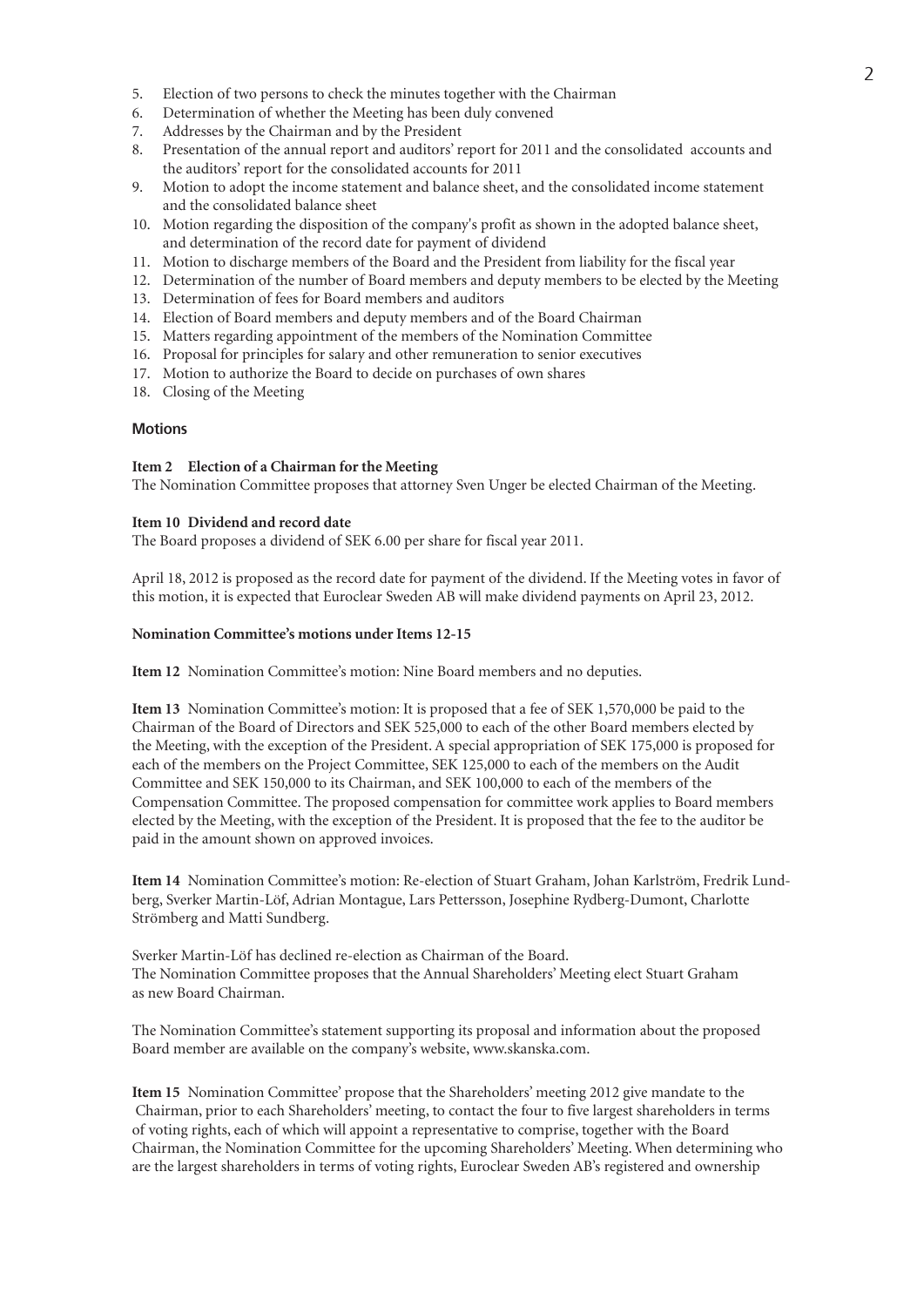grouped list of shareholders as of August each year. If, due to ownership changes occurring after that date, it is deemed necessary, the Nomination Committee is entitled to offer additional shareholders a position on the Nomination Committee. The Nomination Committee shall appoint a Chairman from the largest shareholder in terms of voting rights. If a member of the Nomination Committee leaves the committee before its work is completed, a substitute shall be appointed, if this is deemed necessary, by the same shareholder who appointed the member who has resigned, or, if this shareholder is no longer one of the four to five largest shareholders in terms of voting rights, by the new shareholder belonging to this group.

No fee shall be paid to members of the Nomination Committee. Any expenses arising in connection with the work of the Nomination Committee shall be paid by the company. The names of the members of the Nomination Committee shall be announced not later than six months prior to each Annual Shareholders' Meeting. The Nomination Committee proposes that the Annual Shareholders' Meeting assign the Nomination Committee the task, prior to each Annual Shareholders' Meeting, of submitting proposals on the following matters:

- Proposal for Meeting Chairman
- Proposal for number of Board members and deputies
- Proposal for Members of the Board and Chairman of the Board
- Proposal for Board fees to the Chairman and each of the other Board members
- Proposal for remuneration for each of the members elected by the Meeting who serve on the Board's committees
- Proposal for auditor (when appropriate)
- Proposal for auditor remuneration (when appropriate)
- Proposal for principals on how members of the Nomination Committee shall be appointed

**Item 16** Proposal for principles for salaries and other remuneration to senior executives The Board's proposal for principles for salaries and other remuneration to senior executives corresponds to the proposal that was approved at the Meeting in 2011 and mainly means that the combined remuneration shall be market-related and competitive and that outstanding performance shall be reflected in the total remuneration. Benefits shall comprise fixed salary, variable remuneration, if any, other customary benefits and pension. The variable remuneration shall be payable in either cash and/or shares and it shall be capped and related to the fixed salary. Distribution of shares shall have a vesting period of three years and be part of a long-term incentive program. The variable remuneration must be based on results in relation to established targets and designed to increase the community of interest between the executive and the shareholders of the company. Pension benefits should be either defined-benefit or defined-contribution schemes, or a combination thereof, and normally provide right to receive pension at 65 years of age, or, in individual cases at the earliest at 60 years of age. In principle, variable remuneration shall not be pensionable. The Board of Directors may under special circumstances deviate from these principles in individual cases.

**Item 17** Authorization for the Board to resolve on purchases of own shares

With the intention to secure deliveries of shares to participants in the Skanska Employee Ownership Program,which was resolved on at the Annual Shareholders' Meeting on April 13, 2010 ("SEOP 2011 – 2013"), the Board proposes that the Shareholders' Meeting authorizes the Board to decide on acquisitions of own Series B shares on the following terms. Acquisitions may only be made on the NASDAQ OMX Stockholm at a price within the applicable range of prices at any given time, meaning the interval between the highest purchase price and lowest selling price. The authorization may be used on one or more occasions, however, not longer than until the 2013 Annual Shareholders' Meeting. A maximum of 4,500,000 Series B shares in Skanska AB may be acquired for securing delivery of shares to participants in SEOP 2011 - 2013.

#### **Majority requirements**

A valid resolution under item 17 above requires that it is supported by shareholders with at least two thirds of the votes cast as well as the number of shares represented at the Meeting.

#### **Otherinformation**

The Nomination Committee comprises Carl-Olov By, Chairman, representing AB Industrivärden, Mats Guldbrand, representing L E Lundbergföretgen AB, Bo Selling, representing Alecta, Jan Andersson, representing Swedbank Robur fonder and Sverker Martin-Löf, Chairman of the Board of Skanska AB.

The Board of Directors and the President shall, should any shareholder request it, and the Board is of the